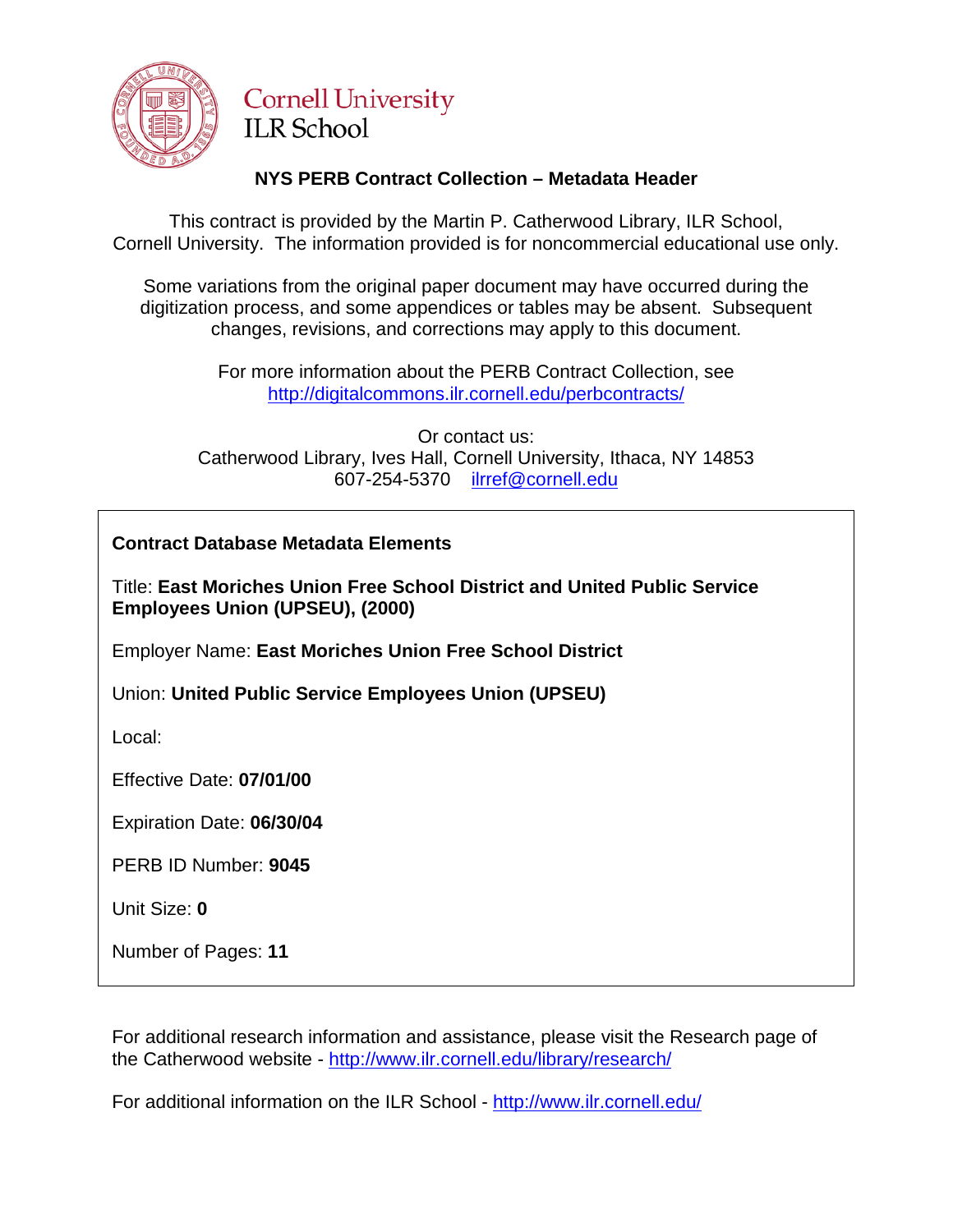$5D/A1D$ 



I

East Moriches Ufsd And Upseu (Ronkonkoma Office) .

# ECTIVE BARGAINING **A VEREEWENT**

 $\mathbb{G}\left( 0\right) \mathbb{P}$ 

## *By and Between*

## East Moriches Union Free School District

and the



United Public Service Employees Union 3555 Veterans Highway, Suite H Ronkonkoma, NY 11779

July 1,:j2000 - June 30, 2004 !<br>!

## **RECEIVED**

IJAN 1 2 2004

 $\ddot{\ddot{\textbf{i}}}$ *i"*. " . "

"

... , ,

NYS PUBLIC EMPLOYMENT RELATIONS BOARD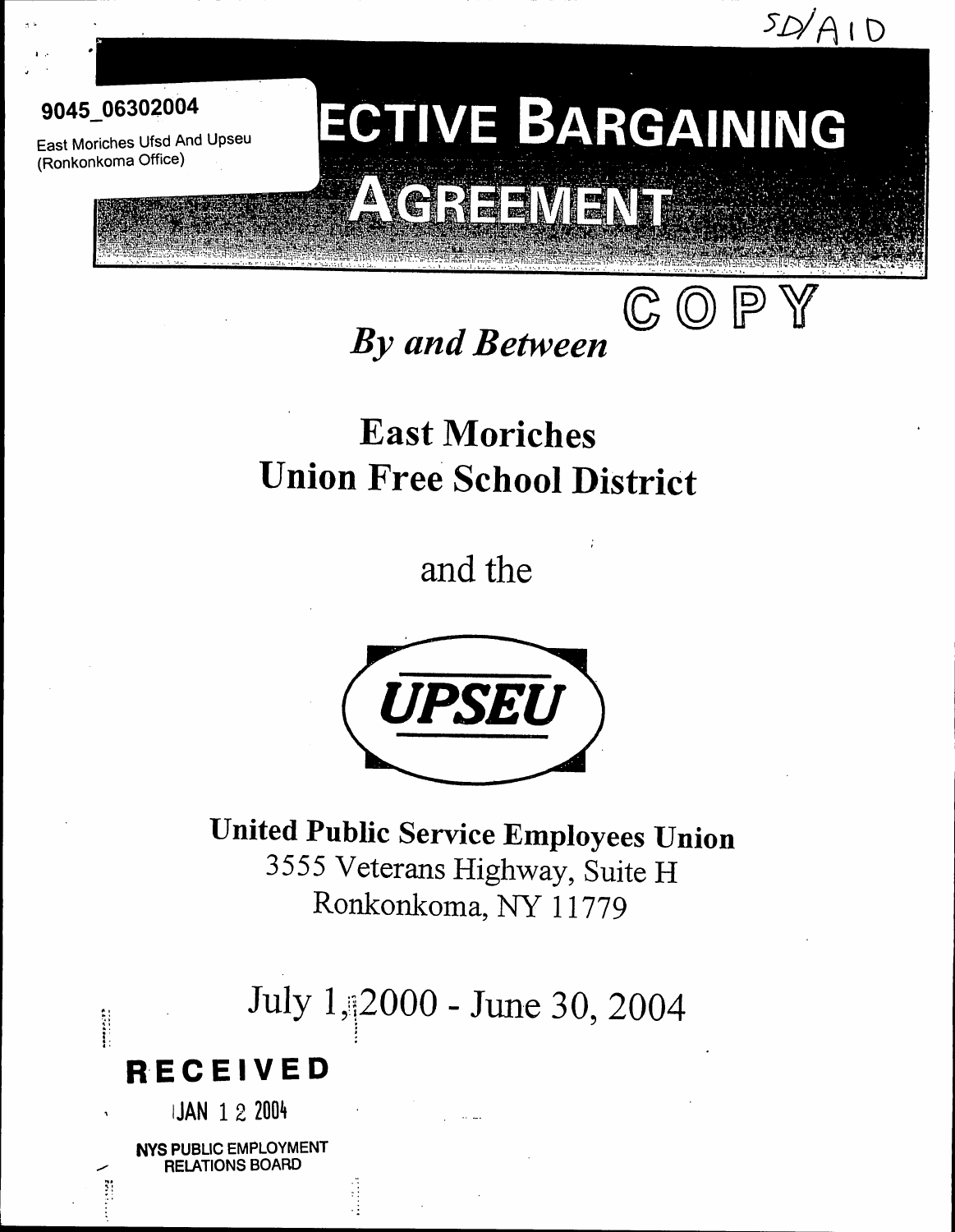## TABLE OF CONTENT

| <b>ARTICLE I</b>                |  |
|---------------------------------|--|
|                                 |  |
| <b>ARTICLE II</b>               |  |
|                                 |  |
| <b>ARTICLE III</b>              |  |
| <b>ARTICLE IV</b>               |  |
|                                 |  |
| <b>ARTICLE V</b>                |  |
|                                 |  |
| <b>ARTICLE VI</b>               |  |
|                                 |  |
| <b>ARTICLE VII</b>              |  |
| SUPERINTENDENT CONFERENCE DAY 3 |  |
| <b>ARTICLE VIII</b>             |  |
|                                 |  |
| <b>ARTICLE IX</b>               |  |
|                                 |  |
| <b>ARTICLE X</b>                |  |
|                                 |  |
| <b>ARTICLE XI</b>               |  |
|                                 |  |
| <b>ARTICLE XII</b>              |  |
|                                 |  |
| <b>ARTICLE XIII</b>             |  |
| <b>ARTICLE XIV</b>              |  |
|                                 |  |
| <b>ARTICLE XV</b>               |  |
|                                 |  |
| <b>ARTICLE XVI</b>              |  |
|                                 |  |
| <b>ARTICLE XVII</b>             |  |
|                                 |  |
| <b>ARTICLE XVIII</b>            |  |
|                                 |  |
| <b>ARTICLE XIX</b>              |  |
|                                 |  |
| <b>ARTICLE XX</b>               |  |
|                                 |  |
| <b>ARTICLE XXI</b>              |  |
|                                 |  |
| <b>ARTICLE XXII</b>             |  |
|                                 |  |
| Q                               |  |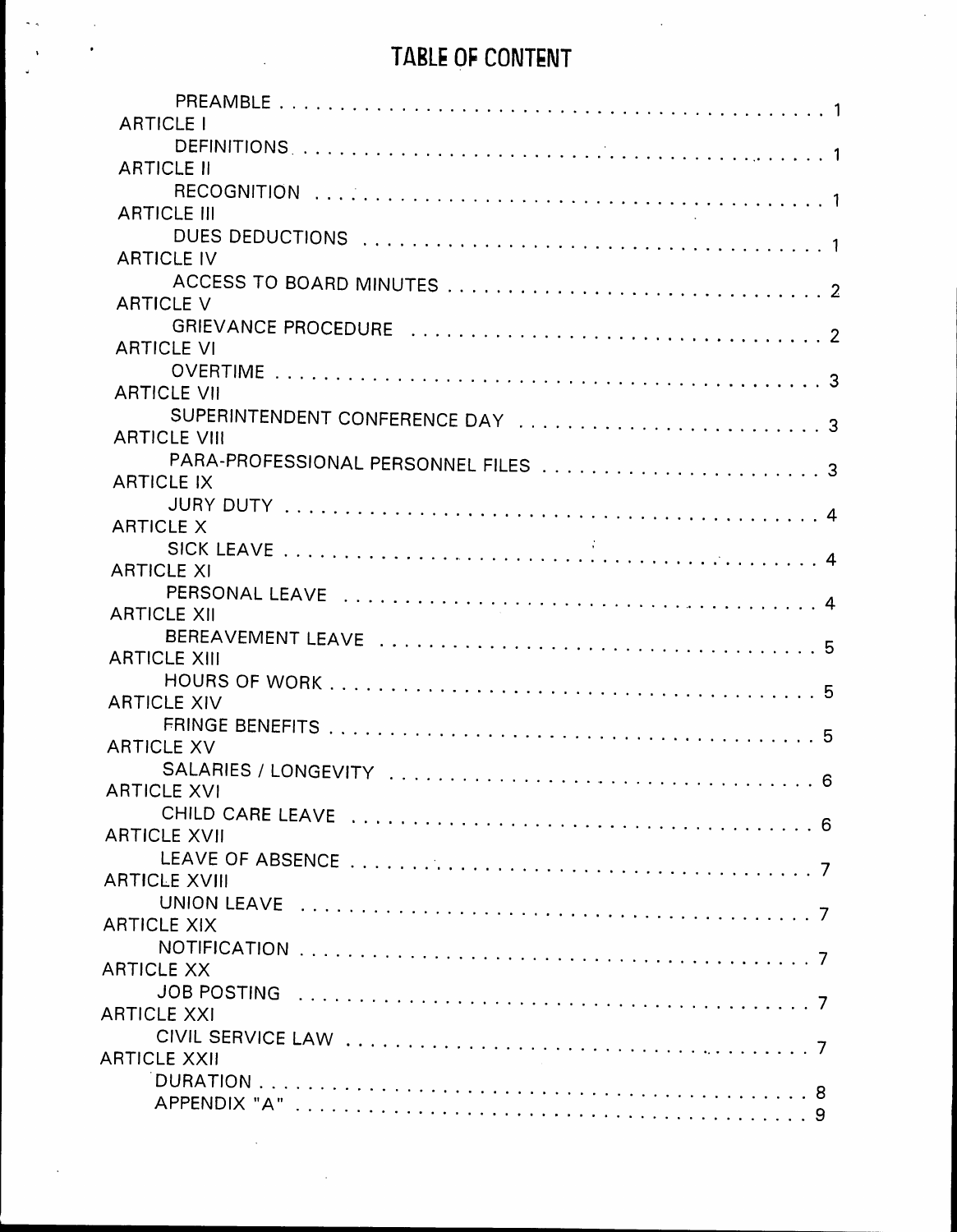#### PREAMBLE *Q*

AGREEMENT made and entered into this  $U_1$  day of  $947$ , 2001 by and between the BOARD OF EDUCATION, EAST MORICHES UNION FREE SCHOOL DISTRICT, (designated as the "Board") and UNITED PUBLIC SERVICE EMPLOYEES UNION on behalf of the Districts Paraprofessional Staff,3555 Veterans Highway, Suite H, Ronkonkoma, NY 11779 (designated as the "Union")

#### ARTICLE I **DEFINITIONS**

As used in this Agreement:

, .

- 1. The term "Board" shall mean the Board of Education, East Moriches Union Free School District, East Moriches, New York.
- 2. The term "Union" shall mean the United Public Service Employees Union.
- 3. The term "Member" shall mean all full and part-time Paraprofessional personnel. In this contract Para-Professional refers only to Teacher Aides.
- 4. The term "Supervisor" shall mean the position of Superintendent or other personnel so designated by the Superintendent to act on his behalf.

#### ARTICLE II RECOGNITION

- Section <sup>A</sup> The East Moriches Board of Education recognizes the United Public Service Employees Union, as sole and exclusive representative for the Paraprofessional employees of the District for the maximum time permitted under the Taylor Law.
- Section B United Public Service Employees Union, affirms that it does not assert the right to strike against the District, to assist or participate in any such strike, or to impose an obligation upon its members to conduct or to participate in such strike.

#### ARTICLE III DUES DEDUCTIONS

Section A - The Board agrees to deduct from the salaries of its Paraprofessional employees dues for the Union as said employees individually and voluntarily authorize the Board to deduct, and to transmit the monies to the Union. Authorization shall be in writing in a form mutually agreed upon, with the Union accepting the responsibility for the collection and forwarding of these forms to the business office. UPSEU shall gave the exclusive rights to payroll deductions for dues and Union sponsored insurance and benefit program premiums for employees covered by this Agreement. Such dues and premiums shall be remitted to UPSED, 3555 Veterans Highway, Suite H, Ronkonkoma, NY, 11779.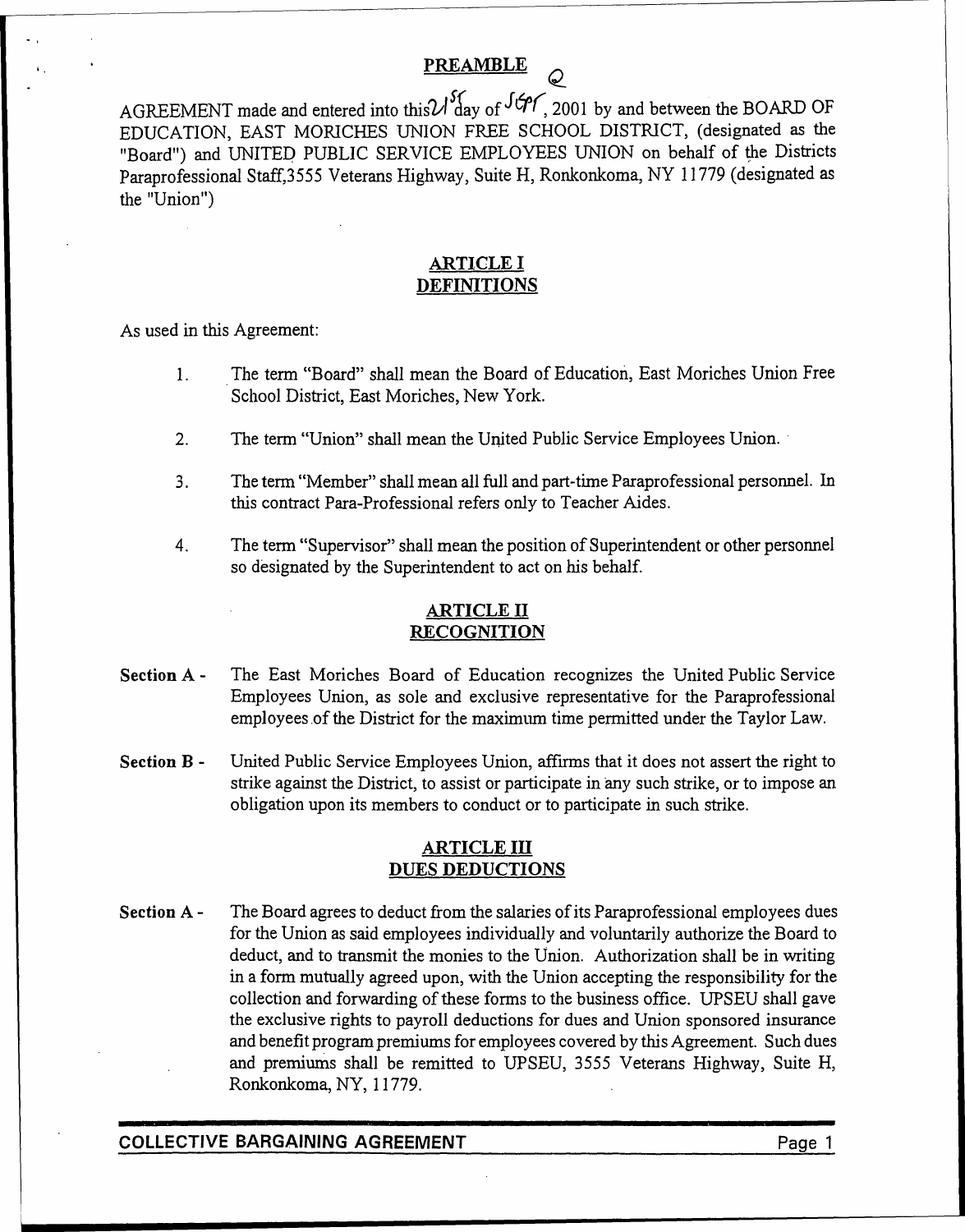- Section <sup>B</sup> The Union shall notify the Superintendent thirty (30) days prior to the beginning of the school calendar year, the amount of monies to be deducted upon submission of dues authorization form signed by the employee. Said amount shall be in equal biweekly installments.
- Section <sup>C</sup> . . The Union shall be solely responsible to account to the employees all disbursement offunds collected and shall indemnify and hold the Schoo1"District harmless against all loss and liability, including, without limitation, all legal costs on account of any claim asserted by an employee relating to the collection, disbursement or purposed for which such dues collections may or shall be used.
- Section D The Board agrees that it shall not accord dues deduction or similar check-off rights to any other employee organization for those represented by this Union while duly elected representative of the employees identified in Article II.

#### Section E - AGENCY FEE

UPSEU shall have exclusive rights to payroll deductions of dues for employees covered by this agreement. Such dues shall be remitted to United Public Service Employees Union (UPSEU),3555 Veterans Highway, Suite H, Ronkonkoma, New York 11779, on a payroll period basis. No other organization shall be accorded any payroll privileges for Union dues for this group except as provided by PERB.

The District shall notify all employees who are currently on the payroll within the titles covered by this Agreement that those employees who are not members of the Union shall have deducted from their salary an agency fee.

#### ARTICLE IV ACCESS TO BOARD MINUTES

The Union shall have access to all Board minutes and to the following data when in final form - Statement of General Fund Expenses Compared with Budget Appropriation, Statement of Revenue and Fund Balance -General Fund, Annual Proposed Budget and SBM Form. Such material will be made available upon written request to the Superintendent of Schools who shall provide such material within one (1) week of its request.

#### ARTICLE V GRIEVANCE PROCEDURE

#### Section A - LEVEL OF PROCEDURE:

STEP <sup>1</sup> - An employee having <sup>a</sup> grievance (filed within sixty (60) days of the date an employee should have had reasonable knowledge of its occurrence) of an alleged violation, misapplication or misinterpretation of this Agreement may discuss it with the Building Principal with the objective of resolving the matter. It shall not, however, include matters which are reviewable by.New York State and/or the Suffolk County Civil Service Commission.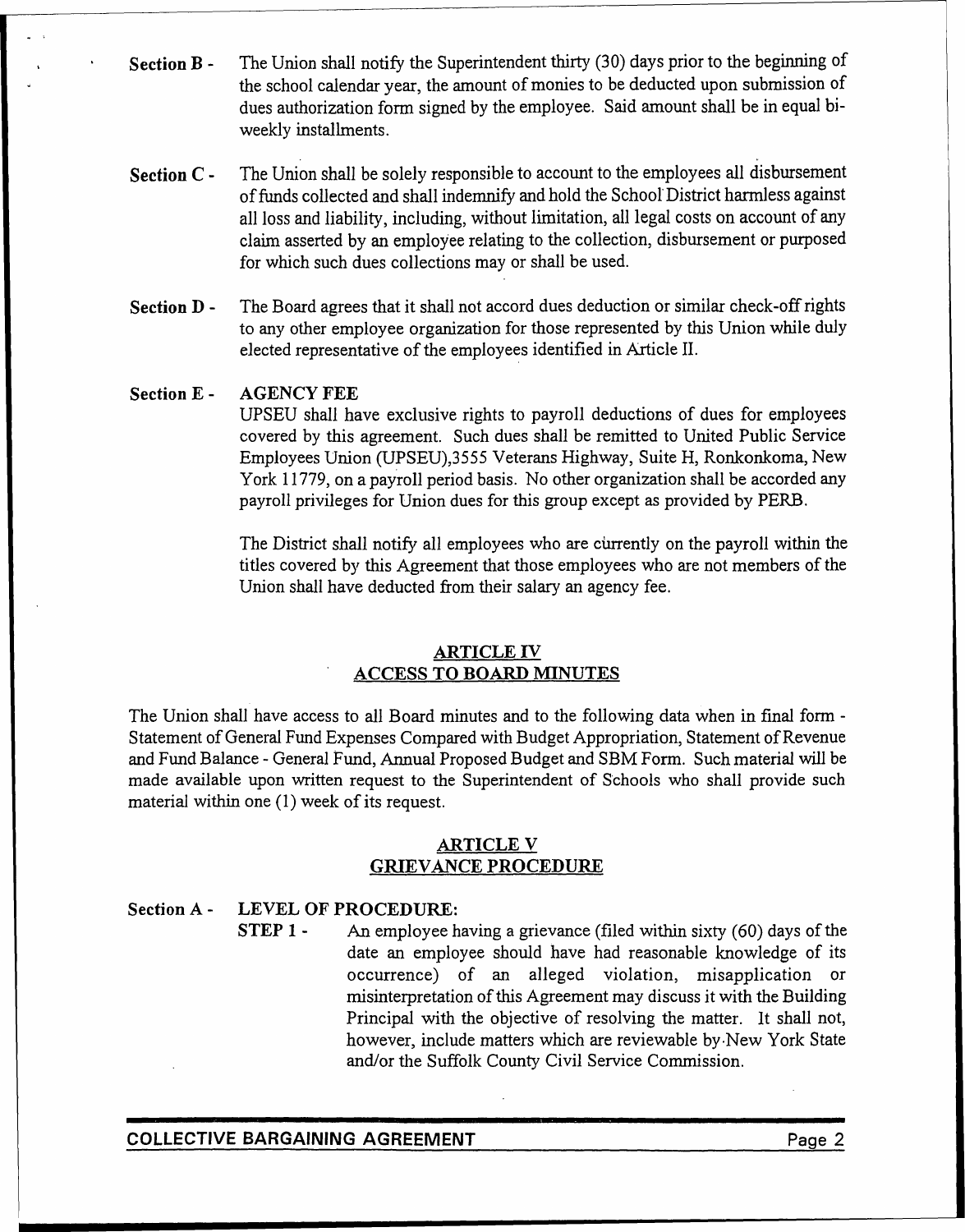- STEP <sup>2</sup> If the aggrieved employee is not satisfied with the disposition of his/her grievance at Step 1, it shall be reduced to writing and presented to him, the Superintendent shall render a decision thereon, in writing, and present it to the employee.
- STEP <sup>3</sup> If the employee is still not satisfied, he/she may file said grievance with the Board of Education. Within twenty (20) school calendar days after receiving the written grievance, the Board, or its duly constituted committee, shall'meet with the aggrieved person. The Board shall review all pertinent evidence, if any, and hear all oral argument. It shall render its decision no later than fifteen (15) school calendar days after such hearing. The employee shall have the right to have a UPSEU representative present throughout the grievance process.
- STEP <sup>4</sup> Should the Union disagree with the determination of the Board, it may submit the matter to the American Arbitration Association. The decision of the Arbitrator shall be advisory in nature. Both parties shall equally share in the cost associated with arbitration.

#### ARTICLE VI OVERTIME

- Section <sup>A</sup> Wages to be paid at the rate of time and one-half for all time worked in excess of forty (40) hours per week; double time will be paid for work on Sundays.
- Section B In the event of emergency closing(s) of school, Paraprofessional's shall not be required to report to work. Part-time Para-Professional's shall be paid the amount equivalent to their normal number of hours worked. Full-time Para-Professional's shall be paid consistent with past practice.

#### ARTICLE VII SUPERINTENDENT CONFERENCE DAY

On Superintendent Conference days Para-Professionals will be able to attend workshops 'at the discresion of the Superintendent.

#### **ARTICLE VIII** PARA-PROFESSIONAL PERSONNEL FILES

- A. Para-Professional Personnel Files shall be maintained in the District Office.
- B. Before new material is placed in said files, the Para-Professional shall be given a copy of said material and the opportunity to review it. All such materials will be kept in the District Office before filing in the Para-Professional's folder. The Para-Professional shall have the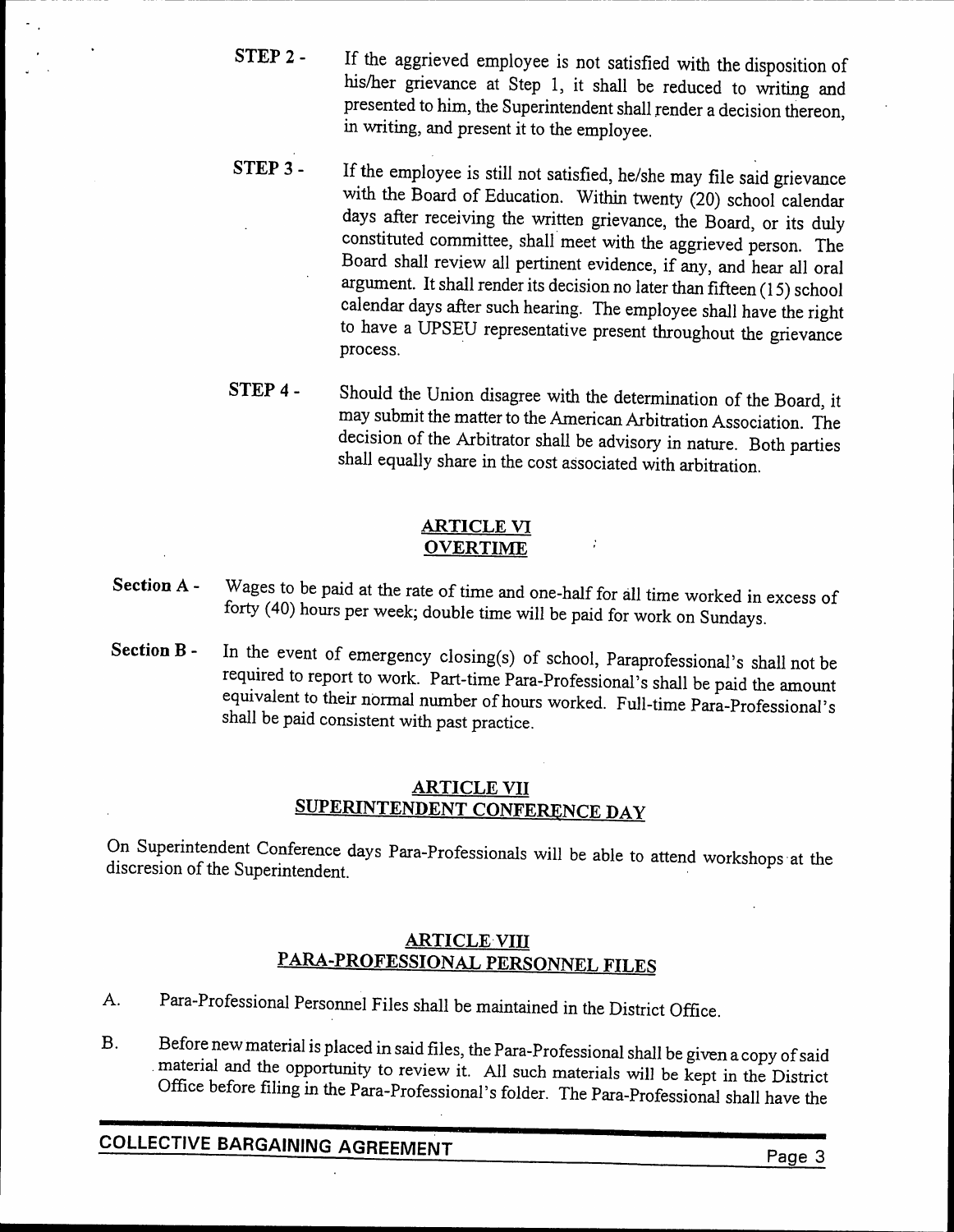opportunity to comment and sign said material, said signature shall indicate only that he/she has examined said material. The only exception to the foregoing shall be confidential employment references and college transcripts used to evaluate the Para-Professional for initial employment.

- c. . . The Para-Professional shall have the right to answer, in writing, any material in his or her file.
- D. Upon reasonable request by the Para-Professional, he or she shall be permitted to examine his/her file with the District Clerk.
- E. The Para-Professional shall be permitted to reproduce non-confidential material in his/her file.
- F. The Para-Professional shall have the right to have a representative of his/her choice present when he/she is reviewing his/her file.

#### ARTICLE IX JURY DUTY

All full-time employees summoned to attend Jury Duty or whose attendance required in Court as witness, or by subpoena, will not suffer a loss of pay or any payroll deductions in the number of days from sick leave. Jury reimbursement shall be returned to the District, except travel expenses.

#### ARTICLE X SICK LEAVE

Full-time employees shall receive one (1) sick day per month of employment. The maximum accumulation shall be 100 days.

#### ARTICLE XI PERSONAL LEAVE

- Section A Each unit employee shall receive two (2) personal leave days. There shall be no accumulation of such leave. Any unused personal days will be added to sick leave.
- Section B Personal leave is defined as such personal matters which cannot normally be attended to at other times and shall not be used as an extension of absences already provided for in other sections of this contract except with the approval of the Superintendent of Schools.

#### COLLECTIVE BARGAINING AGREEMENT FRAGE ASSESSED FOR A Page 4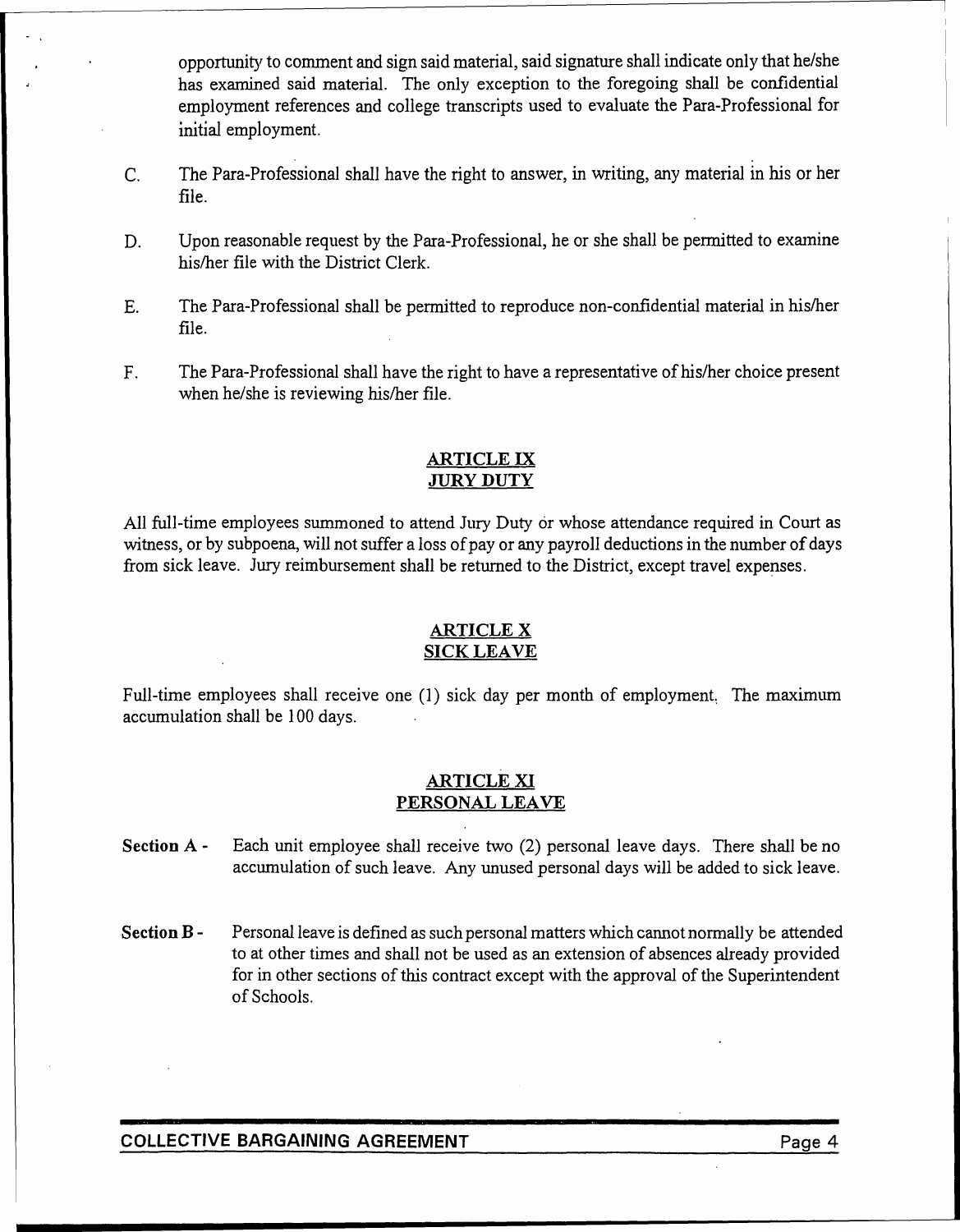#### ARTICLE XII BEREAVEMENT LEAVE

- Section  $A -$  Leave due to death in the immediate family shall be five (5) days for spouse, sibling, child, mother, father, or grandchild.
- Section  $B Tw(2)$  days for aunt, uncle, grandparent, nieces, nephews, parent in-law, brother-inlaw, and sister-in-law.
- Section C In the event of an unusual circumstance, the employee may request additional days from the Superintendent of Schools. It shall be the discretion of the Superintendent to grant any additional days.

#### ARTICLE XIII HOURS OF WORK

- Section A Full-time Para-Professional employees shall work six and one-half  $(6\frac{1}{2})$  hours per day and shall receive breaks and meal periods ih accordance with current practice.
- Section B Part-time Para-Professional employees shall work four (4) hours per day and shall receive breaks in accordance with current practice.  $\sum_{\alpha}$

#### ARTICLE XIV FRINGE BENEFITS

#### Section A - **HEALTH INSURANCE:**

The East Moriches School Board is presently a member of the Government Employee Health Insurance Program available under Article XI of the Civil Service Law. The Board shall provide the full cost of the Empire Plan, plus Core Enhancements.

1. All full-time employees shall receive fully paid health insurance through the District (family and individual). AIl part-time employees shall receive fully paid individual coverage through the District. Those part-time employees requesting family coverage shall be required to pay fifty (50%) percent of the difference between the individual and family premium.

Effective July 1, 2001 all newly hired full time employees shall contribute fifteen (15%) percent of health insurance premiums towards the payment of such benefit.

- 2. The District guarantees that any change in the Health Insurance Plan will result in equal or greater benefits.
- 3. Full-time unit members waiving coverage shall be entitled to \$2,500.00 annual waiver payment.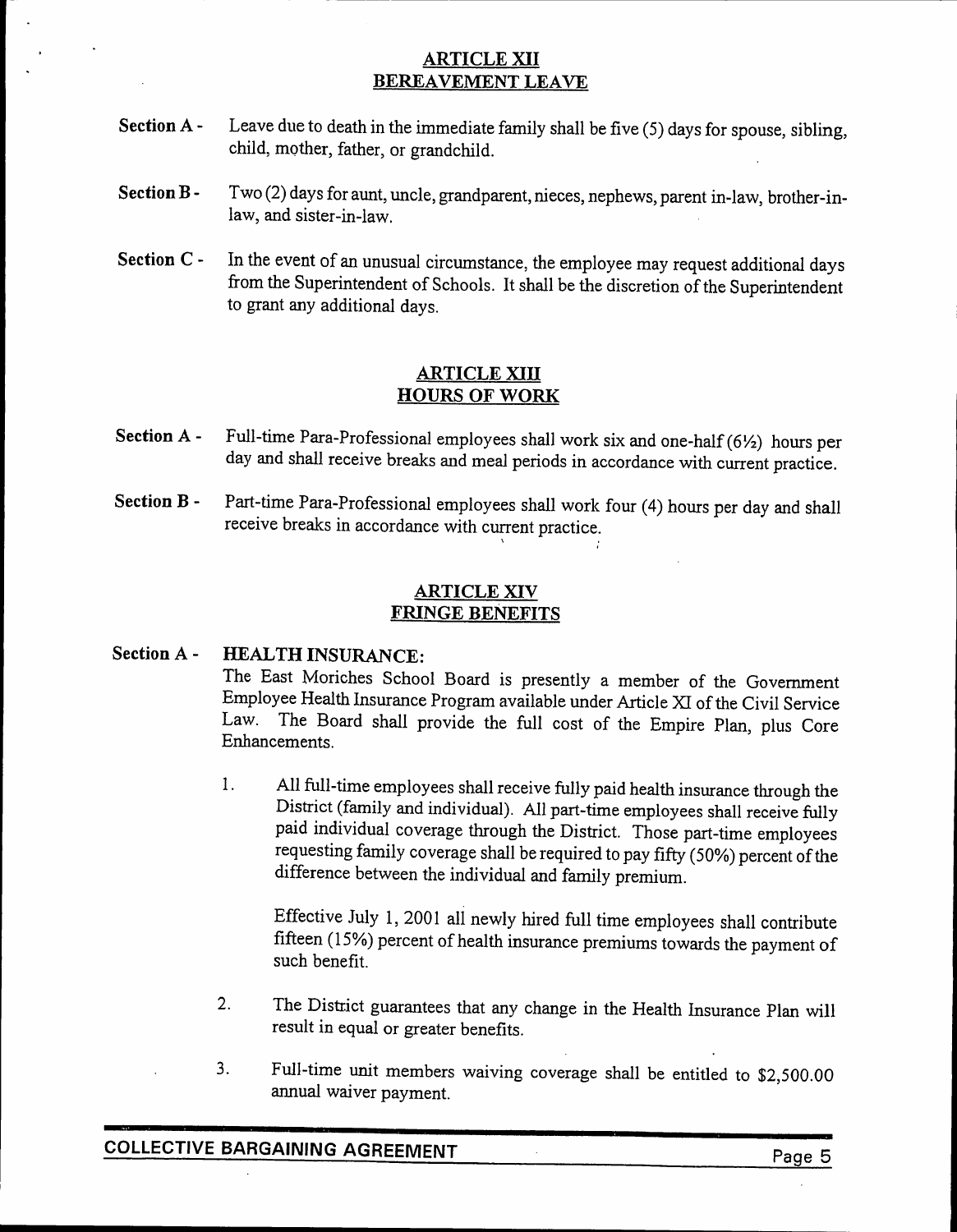#### Section B - LIFE INSURANCE:

The Board shall provide term life insurance in the amount of twenty-thousand (\$20,000.00) dollars per full-time employee.

#### Section C - DENTAL PLAN:

Effective July 1, 2001, the Board shall contribute toward the premium cost of dental insurance two hundred twenty-five (\$225.00) dollars on behalf of each full-time unit member.

#### Section D - N.Y.S. RETIREMENT PLAN:

- 1. Tier III (Article 14) and Tier IV (Article 15) employees shall be covered by the same plan as all such employees are in New York State.
- 2. Any employee who has attained fifteen (15) or more years of services to the District and is eligible to retire under the New York State Retirement System shall receive fully paid health insurance except the retiree shall be fully responsible for any and all premium increases. Additionally, the District will provide an individual contract (a copy which is appendixes hereto) to the retired employee guaranteeing same.

#### ARTICLE XV SALARIES / LONGEVITY

#### Section A - LONGEVITY:

| $10$ Years - | \$700.00 |
|--------------|----------|
| 15 Years -   | \$700.00 |
| 20 Years. -  | \$700.00 |

The above amounts shall be prorated for unit members scheduled less than four (4) hours.

#### ARTICLE XVI CHILD CARE LEAVE

- 1. Child care leave shall be granted for birth of child, adoption of child, illness of child.
- 2. Child care leave may begin during a school year, provided, however, that the Superintendent of Schools is notified, if possible, by the Para-Professional one (1) month in advance of such leave, at the discretion of the Board.
- 3. A Para-Professional who is disabled as a result of pregnancy may elect to use her accumulated sick leave upon submission of medical certification stating the reasons for the inability of the Para-Professional to return to work. The Board may, at its discretion, direct the Board physician to confer with Para-Professional's physician to determine the nature and .length of such disability.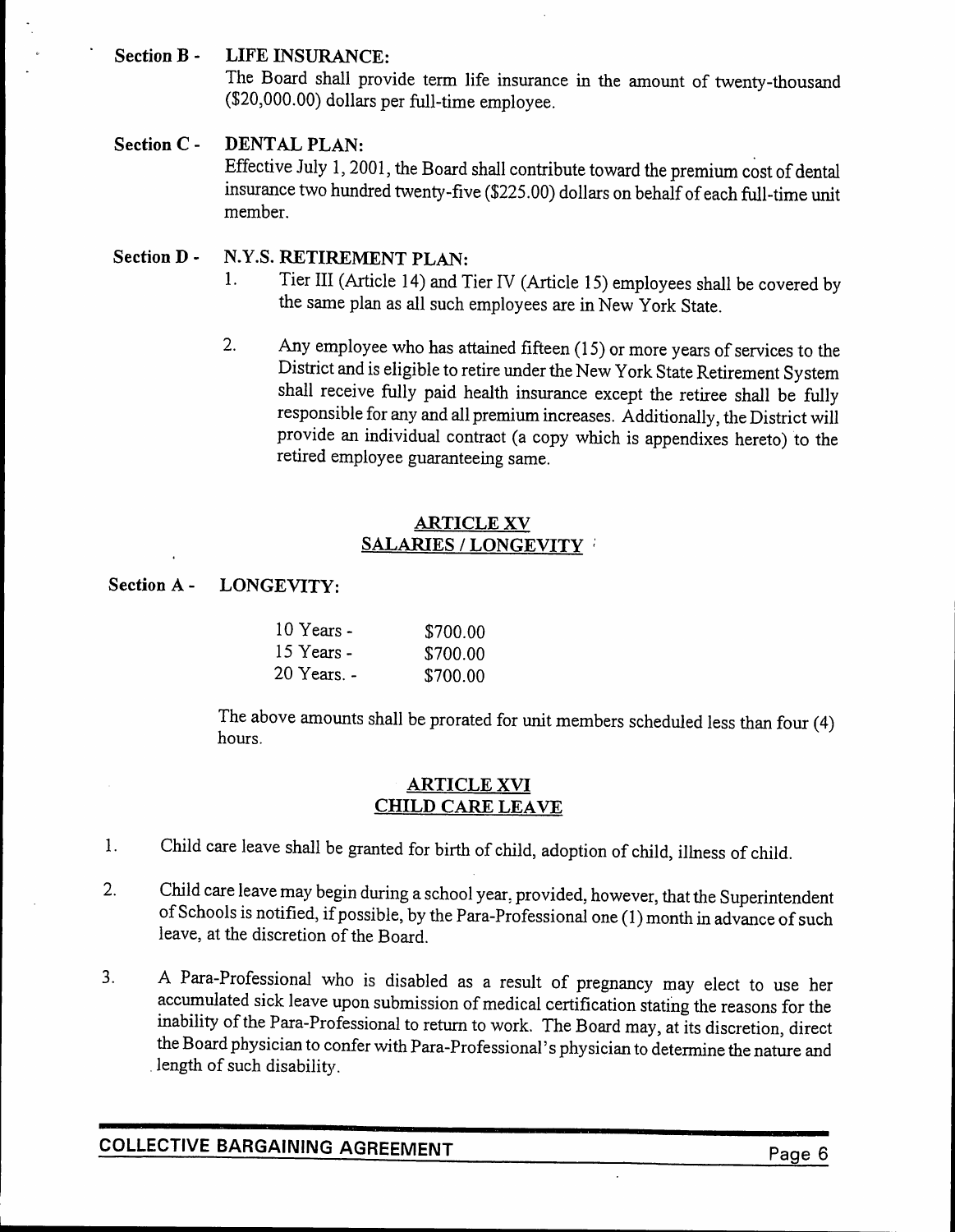4. In an unusual and/or emergency case, the Board, upon request ofthe Para-Professional, may, at its discretion, waive all of the provisions with respect to child care leave, provided, however, that the Para-Professional notifies the Superintendent of Schools of his/her intent to return earlier than previously expected and the reasons therefore.

#### ARTICLE XVII LEAVE OF ABSENCE

The Board of Education may at its discretion grant unpaid leave of absence up to one (1) year.

#### ARTICLE XVIII UNION LEAVE

The unit President, or his/her Designee, shall be granted one (1) day off without any loss of pay or other benefits for the purposes of attending UPSEU conferences.

#### ARTICLE XIX **NOTIFICATION**

Unit members shall be notified of changes in their assignment to be effective each September by no later than August of each year.

#### ARTICLE XX JOB POSTING

All vacancies and new positions covered by this Agreement shall be posted with as much advance notice as possible. Consideration in filling the vacancy or new position will be given to the senior employee. Part-time unit employees shall be given consideration for all full-time openings.

This does not constitute a guarantee of employment in these positions.

#### ARTICLE XXI CIVIL SERVICE LAW

IT IS AGREED BY AND BETWEEN THE PARTIES THAT ANY PROVISION OF THIS AGREEMENT REQUIRING LEGISLATIVE ACTION TO PERMIT ITS IMPLEMENTATION BY AMENDMENT OF LAW OR' BY PROVIDING THE ADDITIONAL FUNDS THEREFORE, SHALL NOT BECOME EFFECTIVE UNTIL THE APPROPRIATE LEGISLATIVE BODY HAS GIVEN APPROVAL.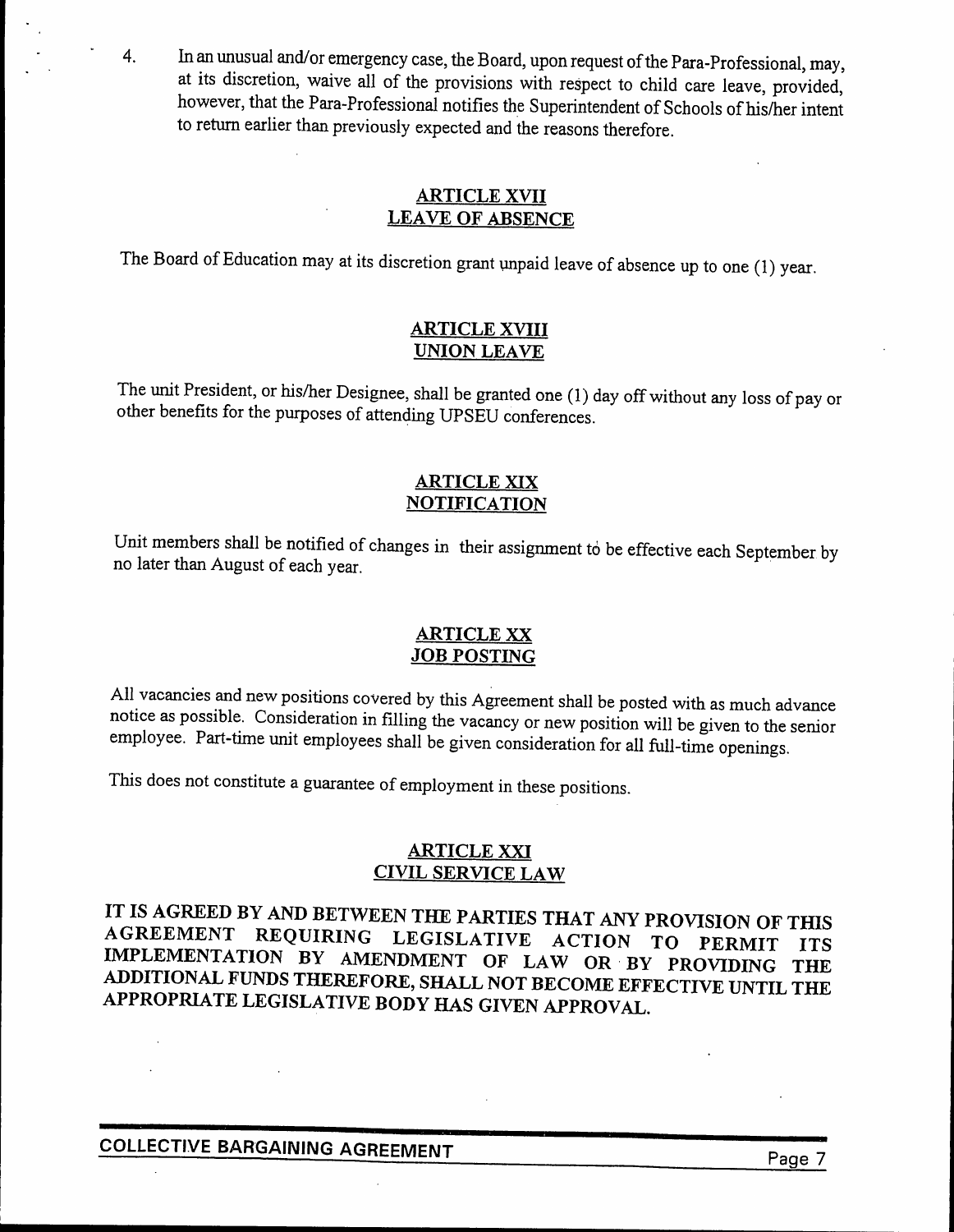#### **ARTICLE XXII DURATION**

This Agreement shall be in full force and effect from July 1,2000 to June 30, 2004.

UNITED PUBLIC SERVICE EMPLOYEES UNION,

Kevin E. Boyle, Jr., President

EXH K .

BOARD

<u>Ann Asuiland</u>

President, Board of Education

*, //0* // .  $\leftrightarrow$ 

uperintendent of Schools S

ý.

 $\ddot{\phantom{0}}$